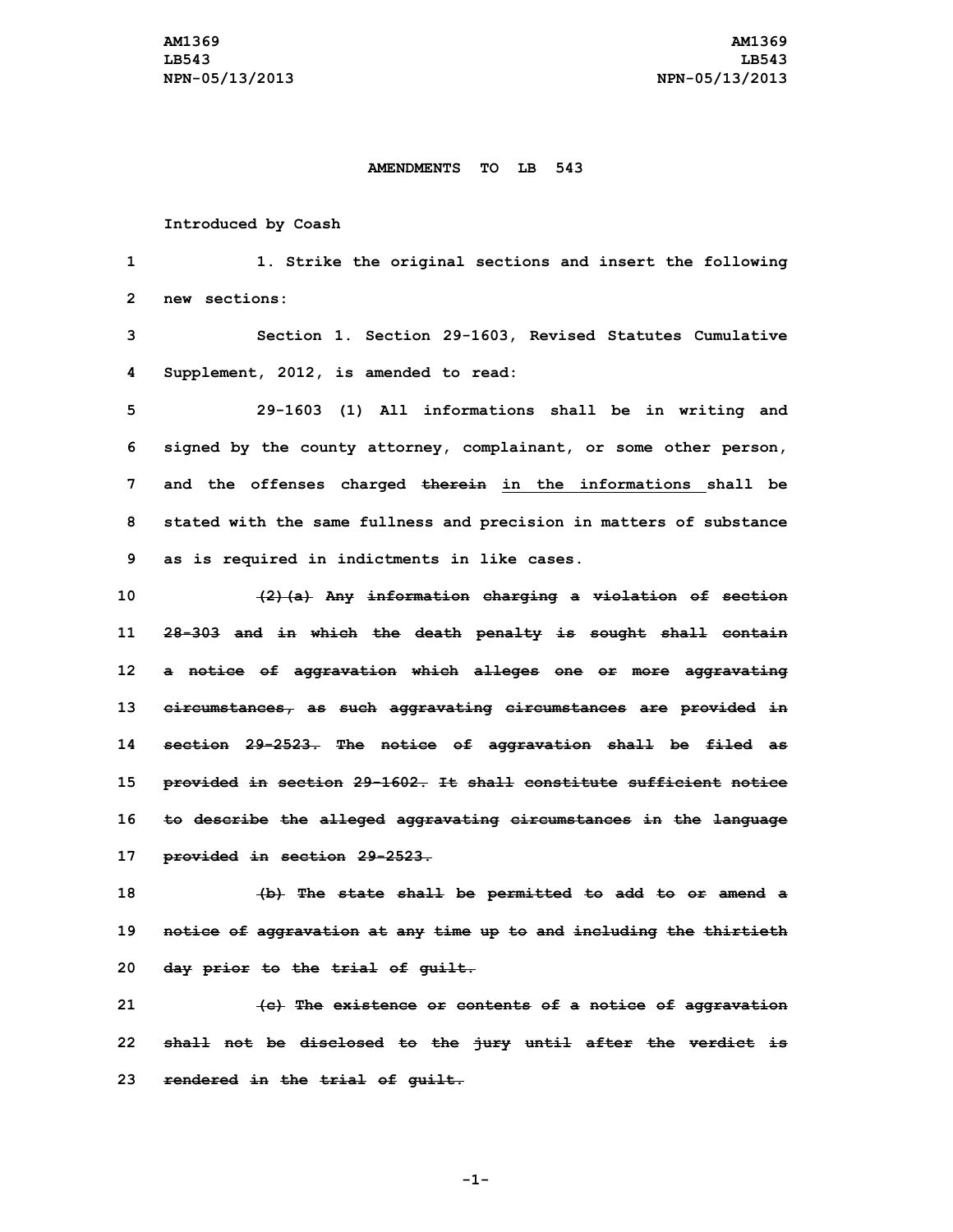**(3) (2) Different offenses and different degrees of the same offense may be joined in one information, in all cases in which the same might by different counts be joined in one indictment; and in all cases <sup>a</sup> defendant or defendants shall have the same right, as to proceedings therein, as the defendant or defendants would have if prosecuted for the same offense upon indictment.**

**8 Sec. 2. Section 29-1822, Reissue Revised Statutes of 9 Nebraska, is amended to read:**

 **29-1822 <sup>A</sup> person who becomes mentally incompetent after the commission of a crime or misdemeanor shall not be tried for the offense during the continuance of the incompetency. If, after the verdict of guilty and before judgment is pronounced, such person becomes mentally incompetent, then no judgment shall be given while such incompetency shall continue; and if, after judgment and before execution of the sentence, such person shall become mentally incompetent, then in case the punishment be capital, the execution thereof shall be stayed until the recovery of such person from the incompetency. continues.**

**20 Sec. 3. Section 29-2004, Reissue Revised Statutes of 21 Nebraska, is amended to read:**

 **29-2004 (1) All parties may stipulate that the jury may be selected up to thirty-one days prior to the date of trial. The stipulation must be unanimous among all parties and evidenced by <sup>a</sup> joint stipulation to the county court.**

**26 (2) In all cases, except as may be otherwise expressly 27 provided, the accused shall be tried by <sup>a</sup> jury drawn, summoned, and**

**-2-**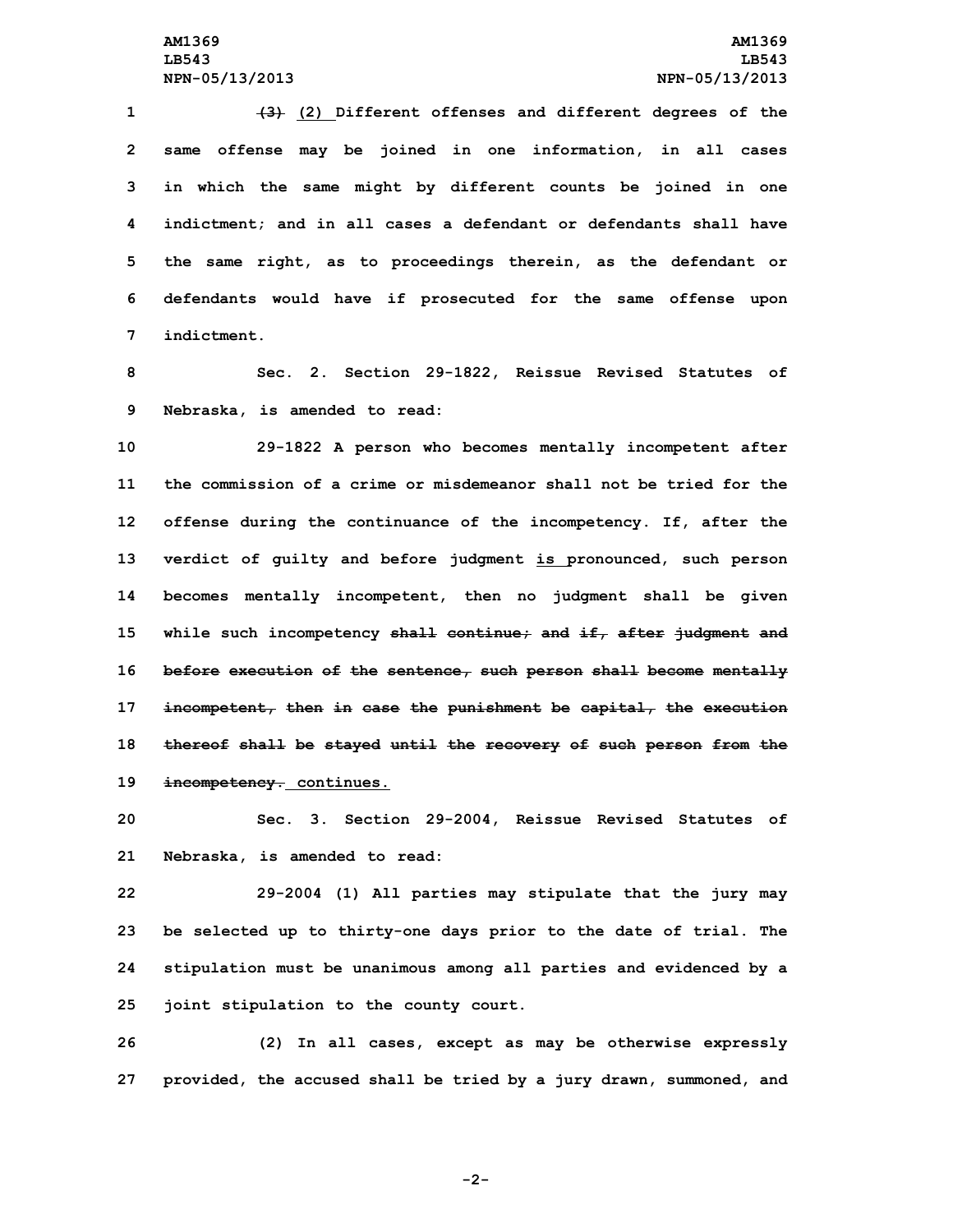**impaneled according to provisions of the code of civil procedure, except that whenever in the opinion of the court the trial is likely to be <sup>a</sup> protracted one, the court may, immediately after the jury is impaneled and sworn, direct the calling of one or two additional jurors, to be known as alternate jurors. Such jurors shall be drawn from the same source and in the same manner, and have the same qualifications as regular jurors, and be subject to examination and challenge as such jurors, except that each party shall be allowed one peremptory challenge to each alternate juror. The alternate jurors shall take the proper oath or affirmation, and shall be seated near the regular jurors with equal facilities for seeing and hearing the proceedings in the cause, and shall attend at all times upon the trial of the cause in company with the regular jurors. They shall obey all orders and admonitions of the court, and if the regular jurors are ordered to be kept in the custody of an officer during the trial of the cause, the alternate jurors shall also be kept with the other jurors and, except as hereinafter provided, shall be discharged upon the final submission of the cause to the jury. If an information charging <sup>a</sup> violation of section 28-303 and in which the death penalty is sought contains <sup>a</sup> notice of aggravation, the alternate jurors shall be retained as provided in section 29-2520. If, before the final submission of the cause, <sup>a</sup> regular juror dies or is discharged, the court shall order the alternate juror, if there is but one, to take his or her place in the jury box. If there are two alternate jurors, the court shall select one by lot, who shall then take his or her place in the jury box. After an alternate juror is in the jury box, he or she shall**

**-3-**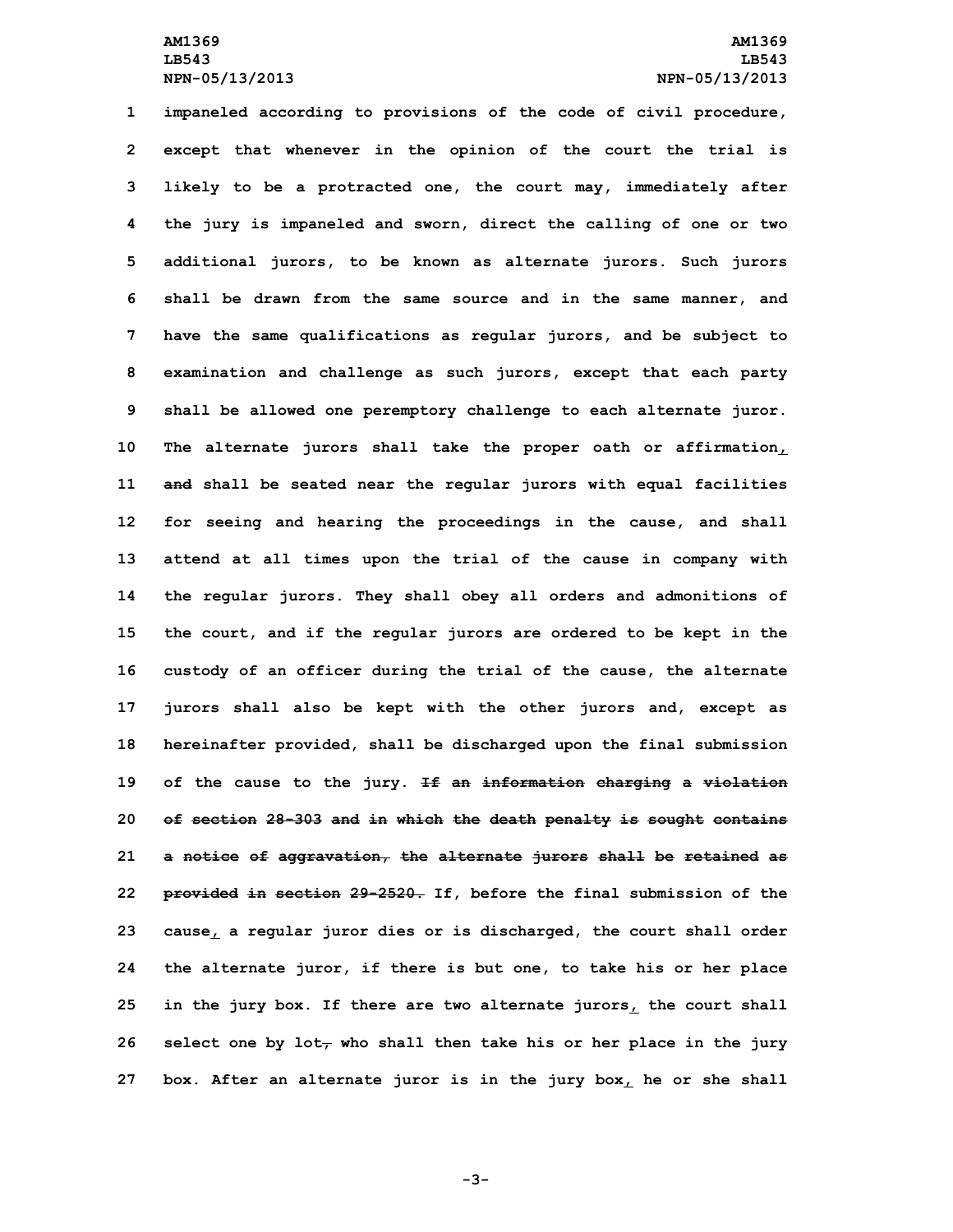**1 be subject to the same rules as <sup>a</sup> regular juror.**

**2 Sec. 4. Section 29-2005, Reissue Revised Statutes of 3 Nebraska, is amended to read:**

 **29-2005 Every person arraigned for any crime punishable with death, by imprisonment for life without possibility of parole or imprisonment for life, shall be admitted on his or her trial to <sup>a</sup> peremptory challenge of twelve jurors. Every , and no more; every person arraigned for any offense that may be punishable by imprisonment for <sup>a</sup> term exceeding eighteen months and less than life, shall be admitted to <sup>a</sup> peremptory challenge of six jurors. In ; and in all other criminal trials, the defendant shall be allowed <sup>a</sup> peremptory challenge of three jurors. The attorney prosecuting on behalf of the state shall be admitted to <sup>a</sup> peremptory challenge of twelve jurors in all cases when the offense is punishable with death by imprisonment for life without possibility of parole or imprisonment for life, six jurors when the offense is punishable by imprisonment for <sup>a</sup> term exceeding eighteen months and less than life, and three jurors in all other cases. In each case for which ;** *Provided,* **that in all cases where alternate jurors are called, as provided in section 29-2004, then in that case both the defendant and the attorney prosecuting for the state shall each be allowed one added peremptory challenge to each alternate juror.**

**23 Sec. 5. Section 29-2006, Reissue Revised Statutes of 24 Nebraska, is amended to read:**

**25 29-2006 (1) The following shall be good causes for 26 challenge to any person called as <sup>a</sup> juror or alternate juror, on 27 the trial of any indictment:**

**-4-**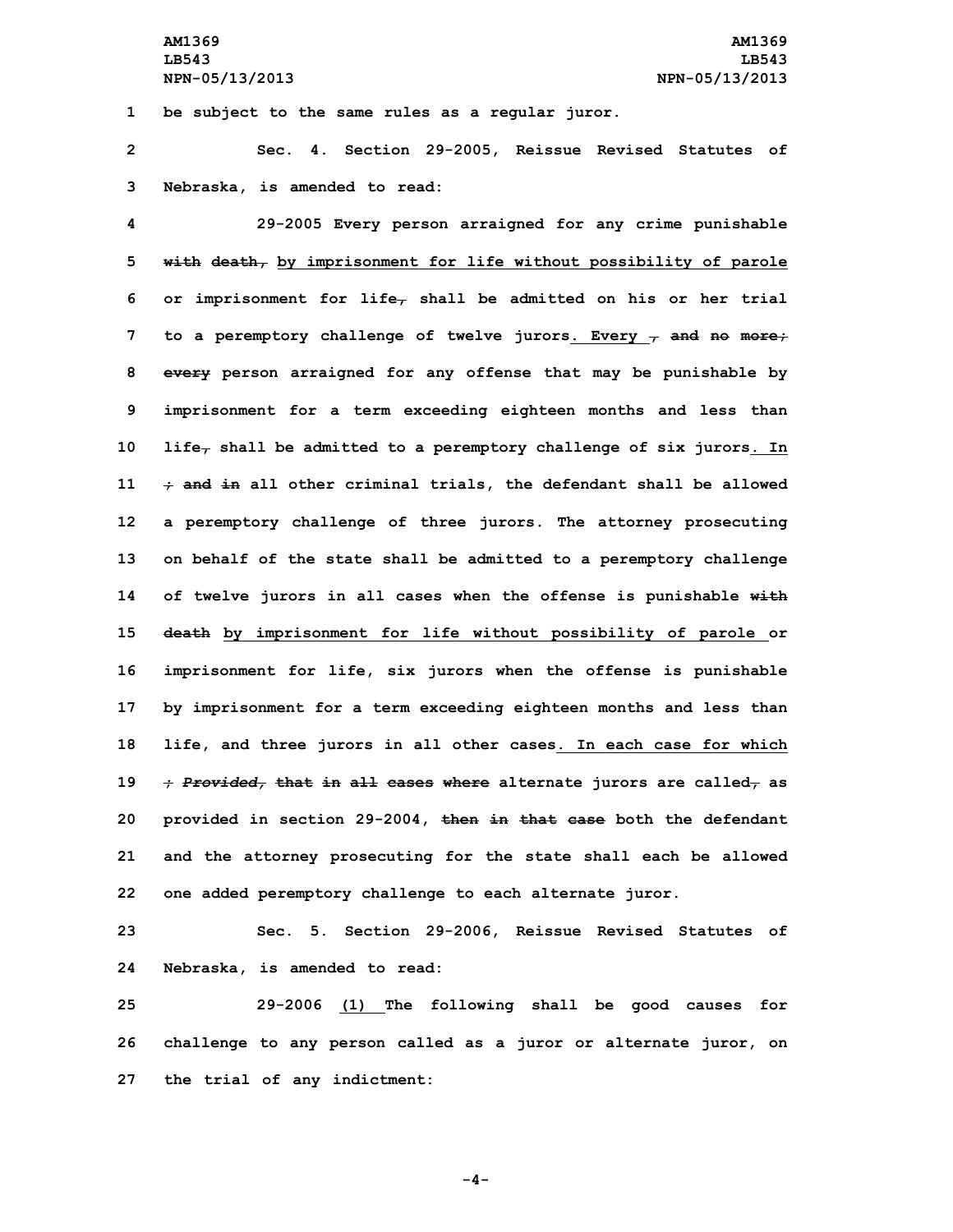**1 (1) (a) That he or she was <sup>a</sup> member of the grand jury 2 which found the indictment;**

 **(2) that he (b) That he or she has formed or expressed an opinion as to the guilt or innocence of the accused. However, ;** *Provided,* **if <sup>a</sup> juror or alternate juror shall state states that he or she has formed or expressed an opinion as to the guilt or innocence of the accused, the court shall thereupon proceed to examine, on oath, such juror or alternate juror as to the ground of such opinion; and if it shall appear appears to have been founded upon reading newspaper statements, communications, comments, or reports, or upon rumor or hearsay, and not upon conversations with witnesses of the transactions or reading reports of their testimony or hearing them testify, and the juror or alternate juror shall say says on oath that he or she feels able, notwithstanding such opinion, to render an impartial verdict upon the law and the evidence, the court, if satisfied that such juror or alternate juror is impartial and will render such verdict, may, in its discretion, admit such juror or alternate juror as competent to serve in such case;**

 **(3) in indictments for an offense the punishment whereof is capital, that his opinions are such as to preclude him from finding the accused guilty of an offense punishable with death; (4) that he (c) That he or she is <sup>a</sup> relation within the fifth degree to the person alleged to be injured or attempted to be injured, or to the person on whose complaint the prosecution was instituted, or to the defendant;**

**27 (5) that he (d) That he or she has served on the petit**

**-5-**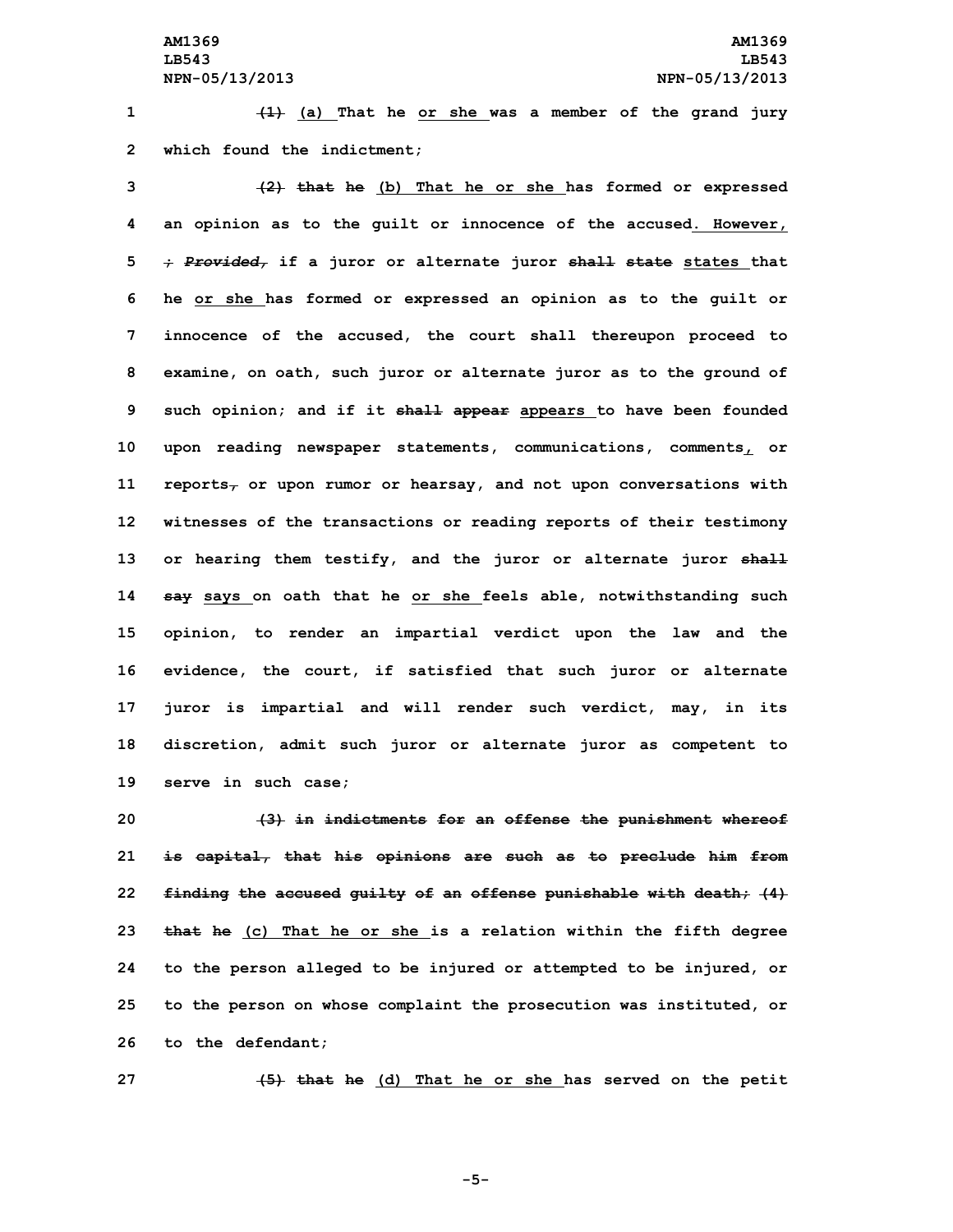**1 jury which was sworn in the same cause against the same defendant 2 and which jury either rendered <sup>a</sup> verdict which was set aside or was 3 discharged, after hearing the evidence;**

**4 (6) that he (e) That he or she has served as <sup>a</sup> juror in <sup>a</sup> 5 civil case brought against the defendant for the same act;**

**6 (7) that he (f) That he or she has been in good faith 7 subpoenaed as <sup>a</sup> witness in the case; or**

 **(8) that he (g) That he or she is <sup>a</sup> habitual drunkard.; (9) the (2) In addition, the same challenges shall be as are allowed in criminal prosecutions that are allowed to parties in civil cases shall be allowed in criminal prosecutions.**

**12 Sec. 6. Section 29-2020, Reissue Revised Statutes of 13 Nebraska, is amended to read:**

 **29-2020 Except as provided in section 29-2525 for cases when the punishment is capital, in In all criminal cases when <sup>a</sup> defendant feels aggrieved by any opinion or decision of the court, he or she may order <sup>a</sup> bill of exceptions. The ordering, preparing, signing, filing, correcting, and amending of the bill of exceptions shall be governed by the rules established in such matters in civil 20 cases.**

**21 Sec. 7. Section 29-2027, Reissue Revised Statutes of 22 Nebraska, is amended to read:**

 **29-2027 In all trials for murder the jury before whom such trial is had, if they find the prisoner guilty thereof, shall ascertain in their verdict whether it is murder in the first** 26 or second degree or manslaughter. If  $\div$  and  $\pm$  f such person is **convicted by confession in open court, the court shall proceed by**

**-6-**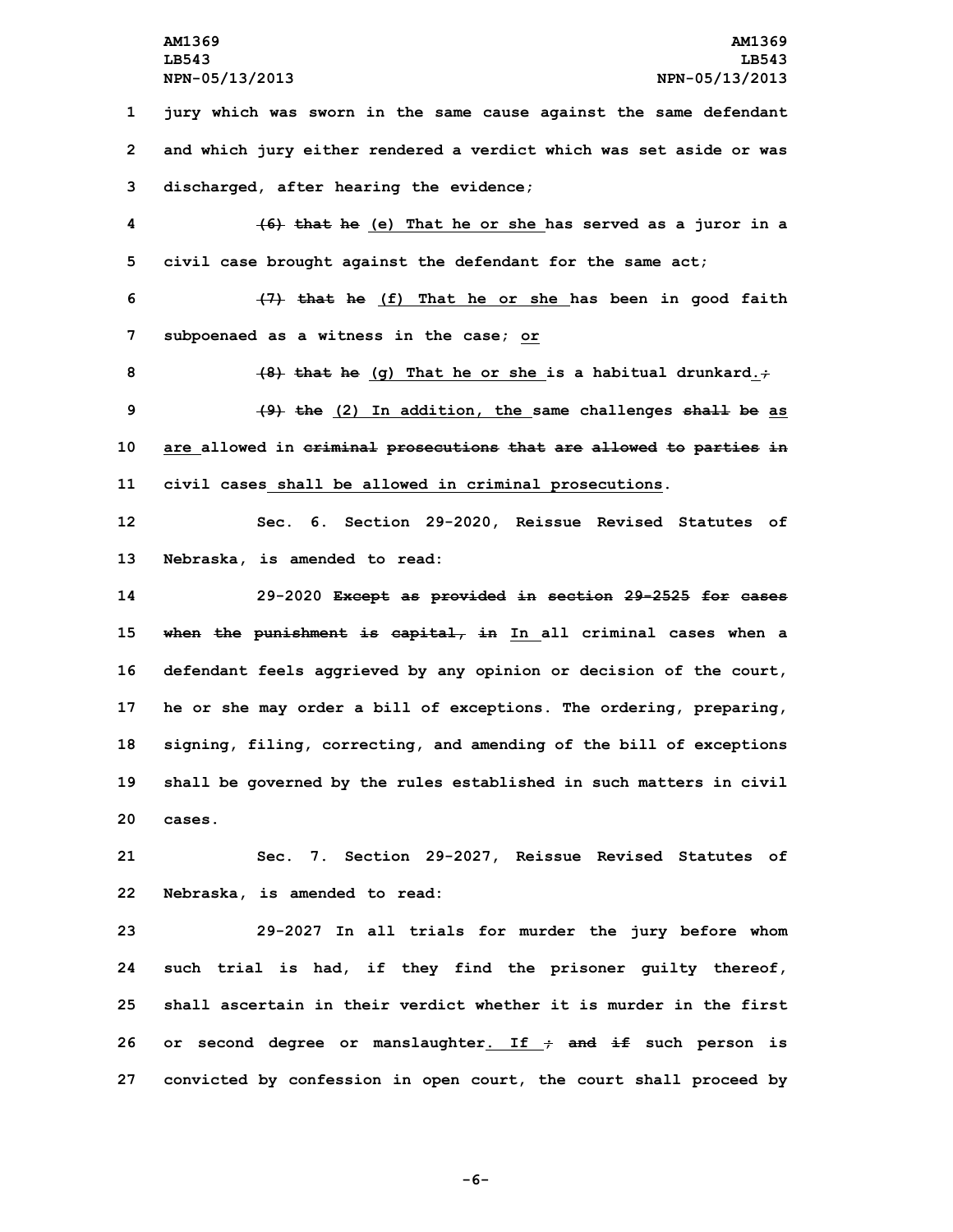**1 examination of witnesses in open court, to determine the degree of 2 the crime, and shall pronounce sentence accordingly. or as provided 3 in sections 29-2519 to 29-2524 for murder in the first degree.**

**4 Sec. 8. Section 29-2204, Revised Statutes Cumulative 5 Supplement, 2012, is amended to read:**

 **29-2204 (1) Except when <sup>a</sup> term of life imprisonment is required by law, the defendant is found guilty of <sup>a</sup> Class IA felony, in imposing an indeterminate sentence upon an offender, the court shall:**

 **(a)(i) Until July 1, 1998, fix the minimum and maximum limits of the sentence to be served within the limits provided by law, except that when <sup>a</sup> maximum limit of life is imposed by the court for <sup>a</sup> Class IB felony, the minimum limit may be any term of years not less than the statutory mandatory minimum; and**

**15 (ii) Beginning July 1, 1998:**

 **(A) (a)(i) Fix the minimum and maximum limits of the sentence to be served within the limits provided by law for any class of felony other than <sup>a</sup> Class IV felony, except that when <sup>a</sup> maximum limit of life is imposed by the court for <sup>a</sup> Class IB felony, the minimum limit may be any term of years not less than the statutory mandatory minimum. If the criminal offense is <sup>a</sup> Class IV felony, the court shall fix the minimum and maximum limits of the sentence, but the minimum limit fixed by the court shall not be less than the minimum provided by law nor more than one-third of the maximum term and the maximum limit shall not be greater than the maximum provided by law; or**

**27 (B) (ii) Impose <sup>a</sup> definite term of years, in which event**

**-7-**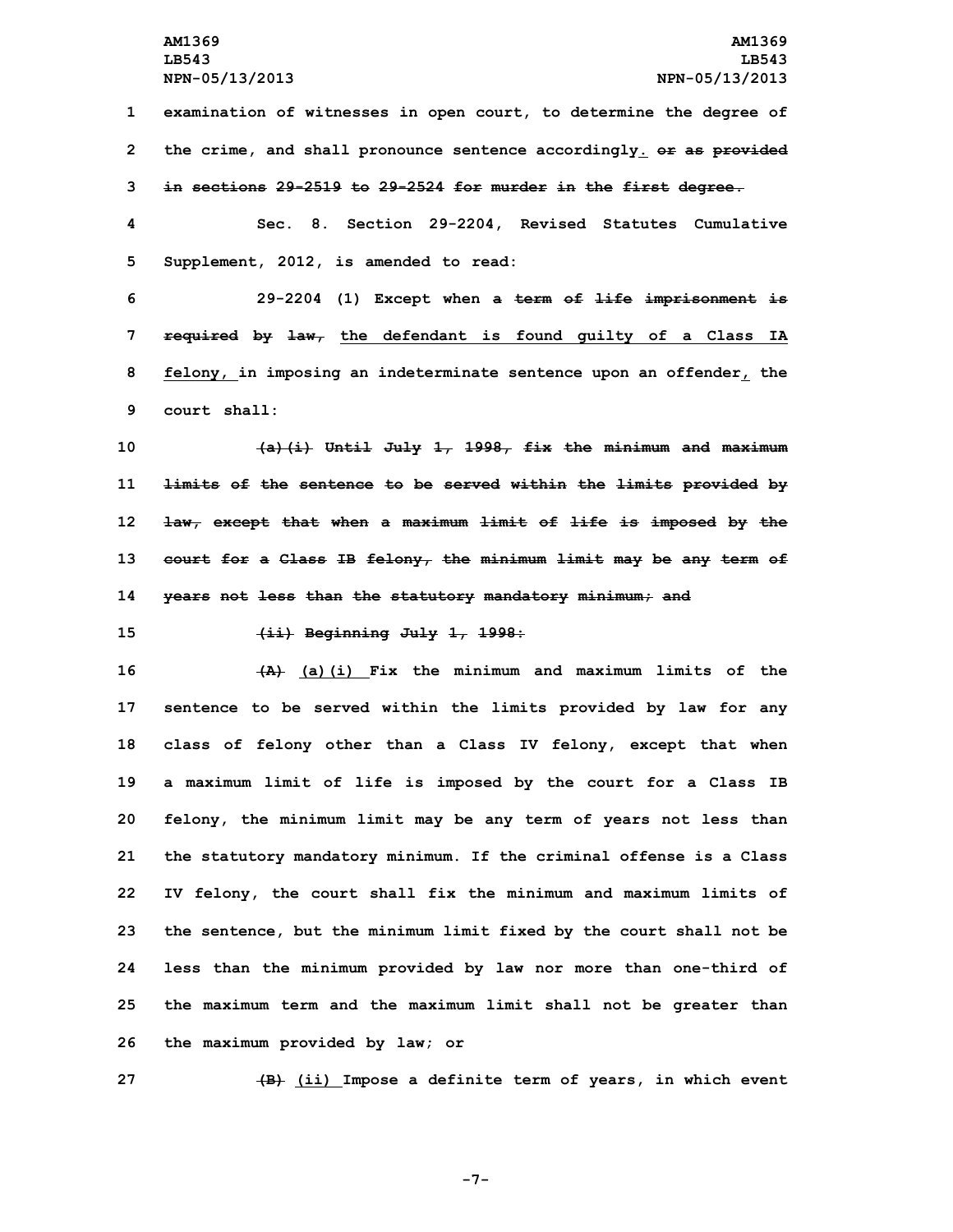**1 the maximum term of the sentence shall be the term imposed by the 2 court and the minimum term shall be the minimum sentence provided 3 by law;**

 **(b) Advise the offender on the record the time the offender will serve on his or her minimum term before attaining parole eligibility assuming that no good time for which the offender will be eligible is lost; and**

 **(c) Advise the offender on the record the time the offender will serve on his or her maximum term before attaining mandatory release assuming that no good time for which the offender will be eligible is lost.**

 **If any discrepancy exists between the statement of the minimum limit of the sentence and the statement of parole eligibility or between the statement of the maximum limit of the sentence and the statement of mandatory release, the statements of the minimum limit and the maximum limit shall control the calculation of the offender's term. If the court imposes more than one sentence upon an offender or imposes <sup>a</sup> sentence upon an offender who is at that time serving another sentence, the court shall state whether the sentences are to be concurrent or consecutive.**

 **(2)(a) When the court is of the opinion that imprisonment may be appropriate but desires more detailed information as <sup>a</sup> basis for determining the sentence to be imposed than has been provided by the presentence report required by section 29-2261, the court shall commit an offender to the Department of Correctional Services for <sup>a</sup> period not exceeding ninety days. The department**

**-8-**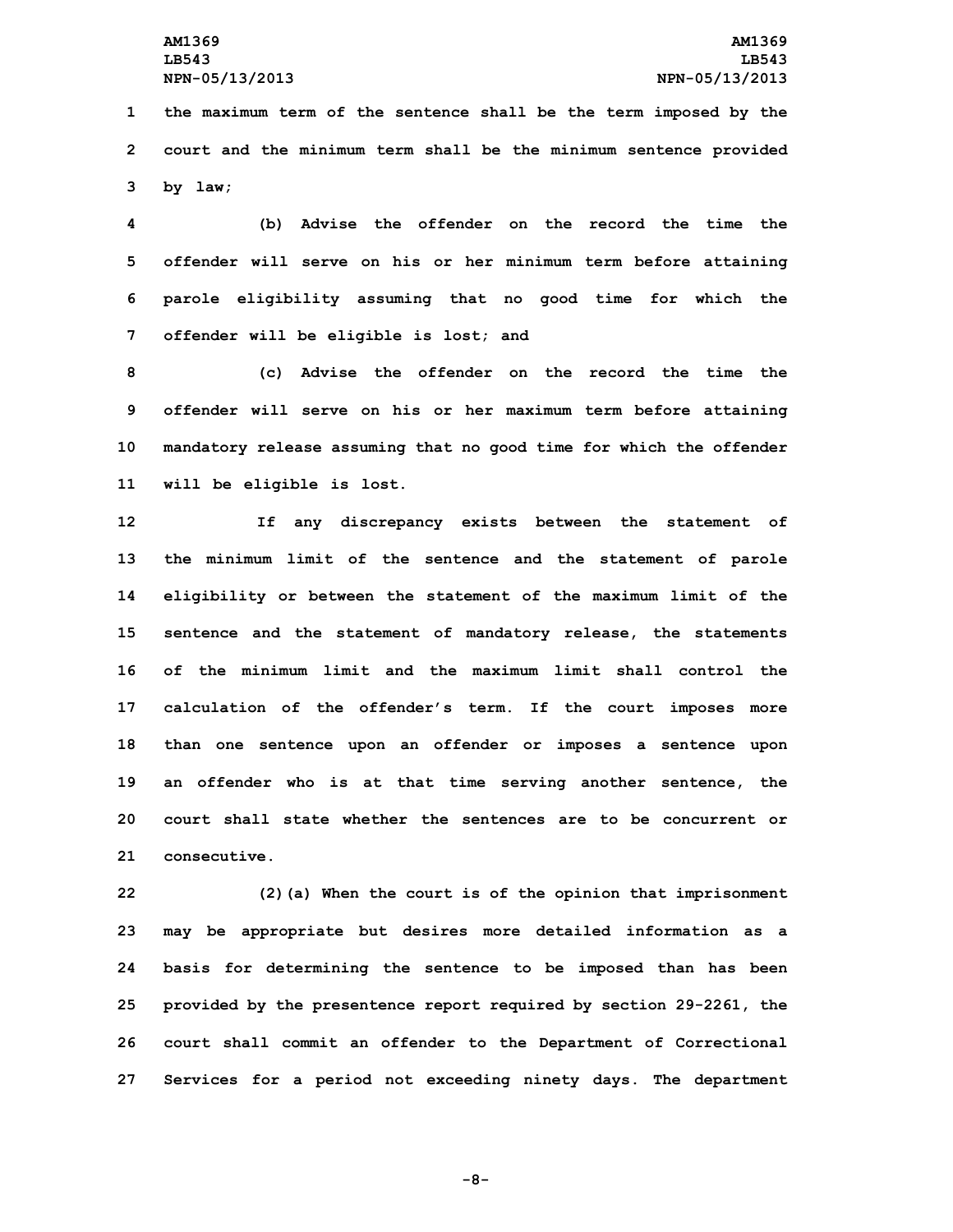**shall conduct <sup>a</sup> complete study of the offender during that time, inquiring into such matters as his or her previous delinquency or criminal experience, social background, capabilities, and mental, emotional, and physical health and the rehabilitative resources or programs which may be available to suit his or her needs. By the expiration of the period of commitment or by the expiration of such additional time as the court shall grant, not exceeding <sup>a</sup> further period of ninety days, the offender shall be returned to the court for sentencing and the court shall be provided with <sup>a</sup> written report of the results of the study, including whatever recommendations the department believes will be helpful to <sup>a</sup> proper resolution of the case. After receiving the report and the recommendations, the court shall proceed to sentence the offender in accordance with subsection (1) of this section. The term of the sentence shall run from the date of original commitment under this subsection.**

 **(b) In order to encourage the use of this procedure in appropriate cases, all costs incurred during the period the defendant is held in a state institution under this subsection shall be <sup>a</sup> responsibility of the state and the county shall be liable only for the cost of delivering the defendant to the institution and the cost of returning him or her to the appropriate court for sentencing or such other disposition as the court may then deem appropriate.**

**25 (3) Except when <sup>a</sup> term of life is required by law, 26 the defendant is found guilty of <sup>a</sup> Class IA felony, whenever the 27 defendant was under eighteen years of age at the time he or she**

**-9-**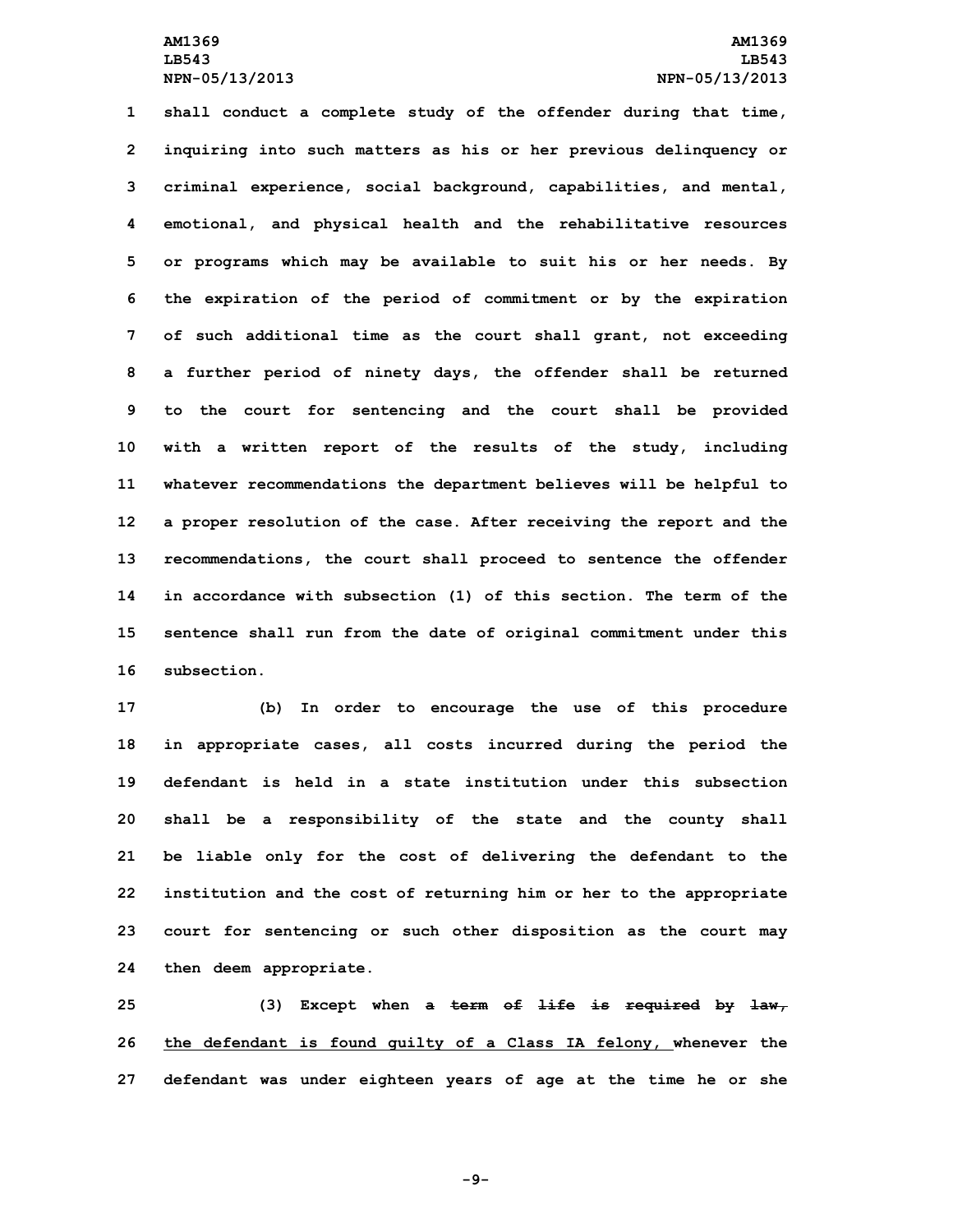**committed the crime for which he or she was convicted, the court may, in its discretion, instead of imposing the penalty provided for the crime, make such disposition of the defendant as the court deems proper under the Nebraska Juvenile Code. Prior to making <sup>a</sup> disposition which commits the juvenile to the Office of Juvenile Services, the court shall order the juvenile to be evaluated by the office if the juvenile has not had an evaluation within the past twelve months.**

**9 Sec. 9. Section 29-2261, Revised Statutes Cumulative 10 Supplement, 2012, is amended to read:**

 **29-2261 (1) Unless it is impractical to do so, when an offender has been convicted of <sup>a</sup> felony, other than murder in the first degree, the court shall not impose sentence without first ordering <sup>a</sup> presentence investigation of the offender and according due consideration to <sup>a</sup> written report of such investigation. When an offender has been convicted of murder in the first degree and (a) <sup>a</sup> jury renders <sup>a</sup> verdict finding the existence of one or more aggravating circumstances as provided in section 29-2520 or (b)(i) the information contains <sup>a</sup> notice of aggravation as provided in section 29-1603 and (ii) the offender waives his or her right to <sup>a</sup> jury determination of the alleged aggravating circumstances, the court shall not commence the sentencing determination proceeding as provided in section 29-2521 without first ordering <sup>a</sup> presentence investigation of the offender and according due consideration to <sup>a</sup> written report of such investigation.**

**26 (2) <sup>A</sup> court may order <sup>a</sup> presentence investigation in any 27 case, except in cases in which an offender has been convicted**

**-10-**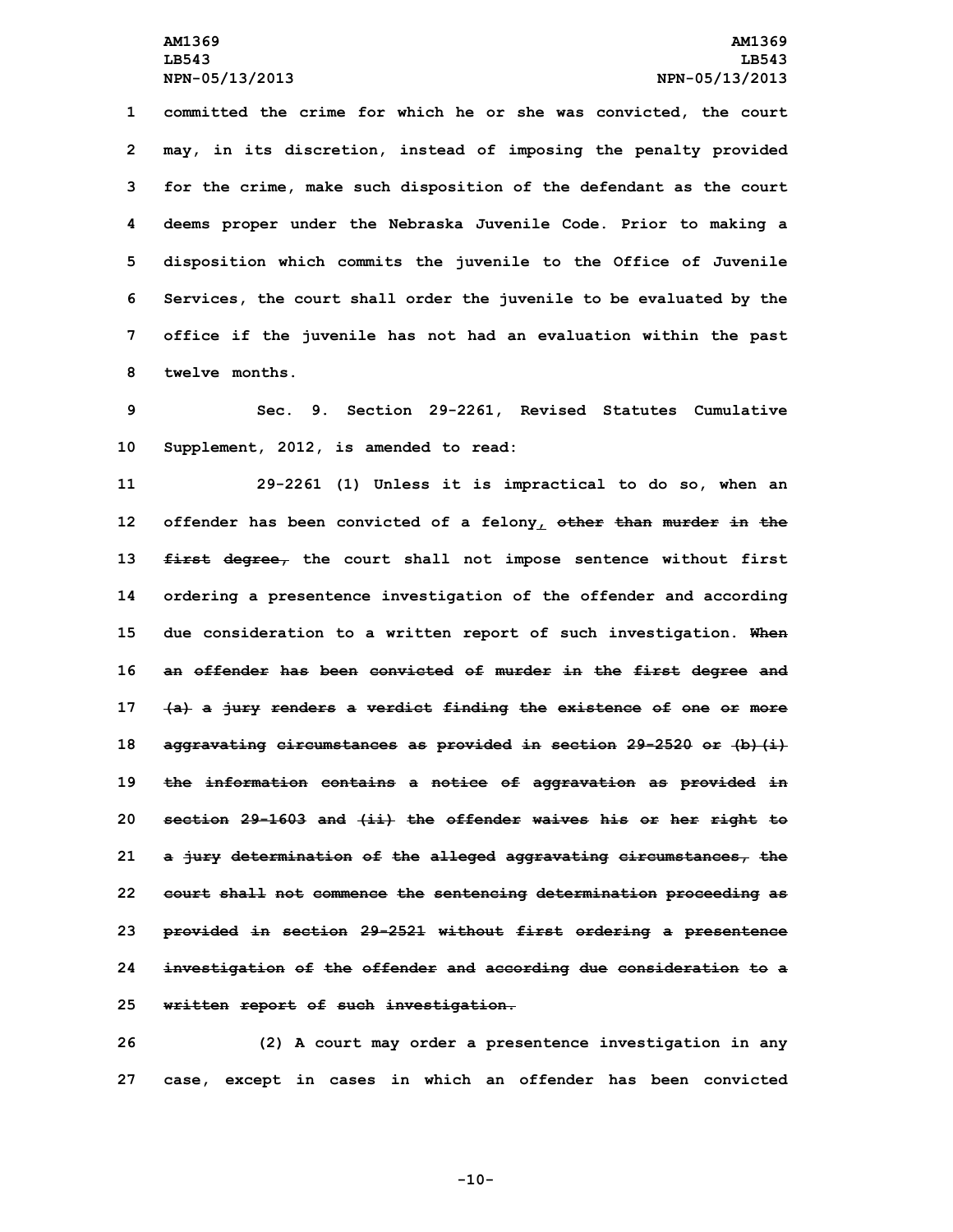**1 of <sup>a</sup> Class IIIA misdemeanor, <sup>a</sup> Class IV misdemeanor, <sup>a</sup> Class V 2 misdemeanor, <sup>a</sup> traffic infraction, or any corresponding city or 3 village ordinance.**

 **(3) The presentence investigation and report shall include, when available, an analysis of the circumstances attending the commission of the crime, the offender's history of delinquency or criminality, physical and mental condition, family situation and background, economic status, education, occupation, and personal habits, and any other matters that the probation officer deems relevant or the court directs to be included. All local and state police agencies and Department of Correctional Services adult correctional facilities shall furnish to the probation officer copies of such criminal records, in any such case referred to the probation officer by the court of proper jurisdiction, as the probation officer shall require without cost to the court or the probation officer.**

**17 Such investigation shall also include:**

**18 (a) Any written statements submitted to the county 19 attorney by <sup>a</sup> victim; and**

**20 (b) Any written statements submitted to the probation 21 officer by <sup>a</sup> victim.**

**22 (4) If there are no written statements submitted to the 23 probation officer, he or she shall certify to the court that:**

 **(a) He or she has attempted to contact the victim; and (b) If he or she has contacted the victim, such officer offered to accept the written statements of the victim or to reduce such victim's oral statements to writing.**

**-11-**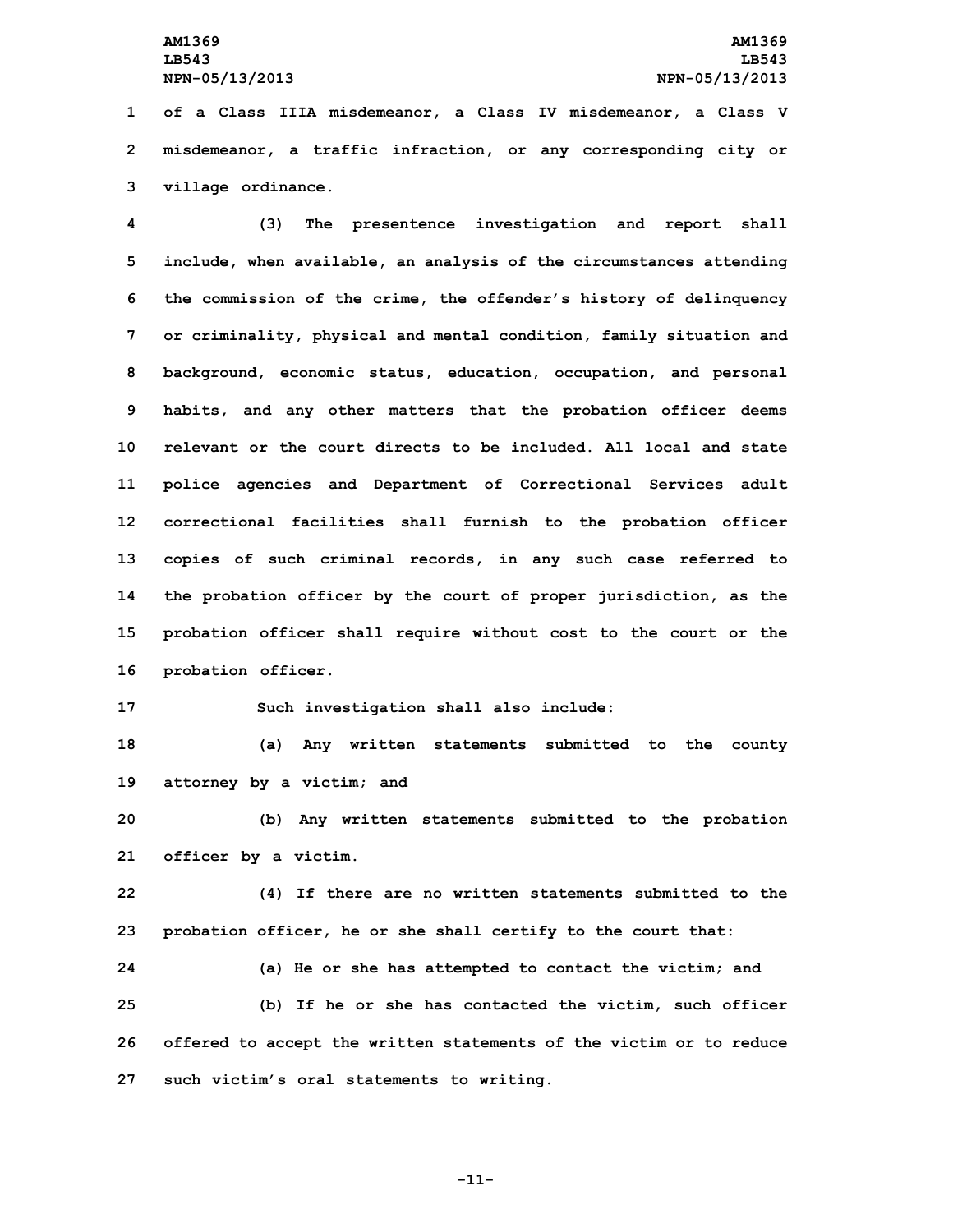**1 For purposes of subsections (3) and (4) of this section, 2 the term victim shall be as defined in section 29-119.**

 **(5) Before imposing sentence, the court may order the offender to submit to psychiatric observation and examination for <sup>a</sup> period of not exceeding sixty days or such longer period as the court determines to be necessary for that purpose. The offender may be remanded for this purpose to any available clinic or mental hospital, or the court may appoint <sup>a</sup> qualified psychiatrist to make the examination. The report of the examination shall be submitted to the court.**

 **(6) Any presentence report or psychiatric examination shall be privileged and shall not be disclosed directly or indirectly to anyone other than <sup>a</sup> judge, probation officers to whom an offender's file is duly transferred, the probation administrator or his or her designee, or others entitled by law to receive such information, including personnel and mental health professionals for the Nebraska State Patrol specifically assigned to sex offender registration and community notification for the sole purpose of using such report or examination for assessing risk and for community notification of registered sex offenders. For purposes of this subsection, mental health professional means (a) <sup>a</sup> practicing physician licensed to practice medicine in this state under the Medicine and Surgery Practice Act, (b) <sup>a</sup> practicing psychologist licensed to engage in the practice of psychology in this state as provided in section 38-3111, or (c) <sup>a</sup> practicing mental health professional licensed or certified in this state as provided in the Mental Health Practice Act. The court may permit inspection of**

**-12-**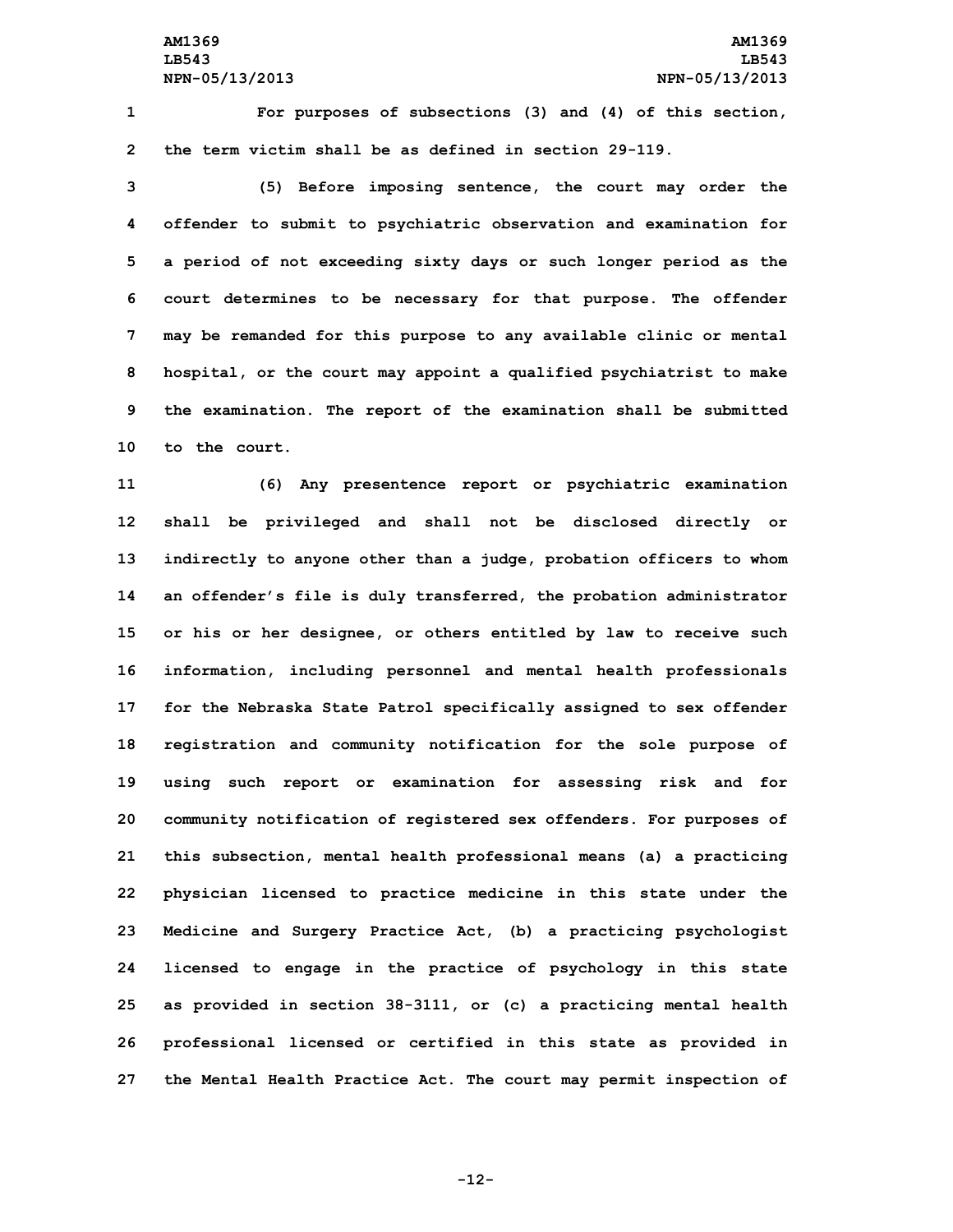**the report or examination of parts thereof by the offender or his or her attorney, or other person having <sup>a</sup> proper interest therein, whenever the court finds it is in the best interest of <sup>a</sup> particular offender. The court may allow fair opportunity for an offender to provide additional information for the court's consideration.**

 **(7) If an offender is sentenced to imprisonment, <sup>a</sup> copy of the report of any presentence investigation or psychiatric examination shall be transmitted immediately to the Department of Correctional Services. Upon request, the Board of Parole or the Office of Parole Administration may receive <sup>a</sup> copy of the report from the department.**

 **(8) Notwithstanding subsection (6) of this section, the Supreme Court or an agent of the Supreme Court acting under the direction and supervision of the Chief Justice shall have access to psychiatric examinations and presentence investigations and reports for research purposes. The Supreme Court and its agent shall treat such information as confidential, and nothing identifying any individual shall be released.**

**19 Sec. 10. Section 29-2282, Reissue Revised Statutes of 20 Nebraska, is amended to read:**

 **29-2282 In determining restitution, if the offense results in damage, destruction, or loss of property, the court may require: (1) Return of the property to the victim, if possible; (2) payment of the reasonable value of repairing the property, including property returned by the defendant; or (3) payment of the reasonable replacement value of the property, if return or repair is impossible, impractical, or inadequate. If the offense**

**-13-**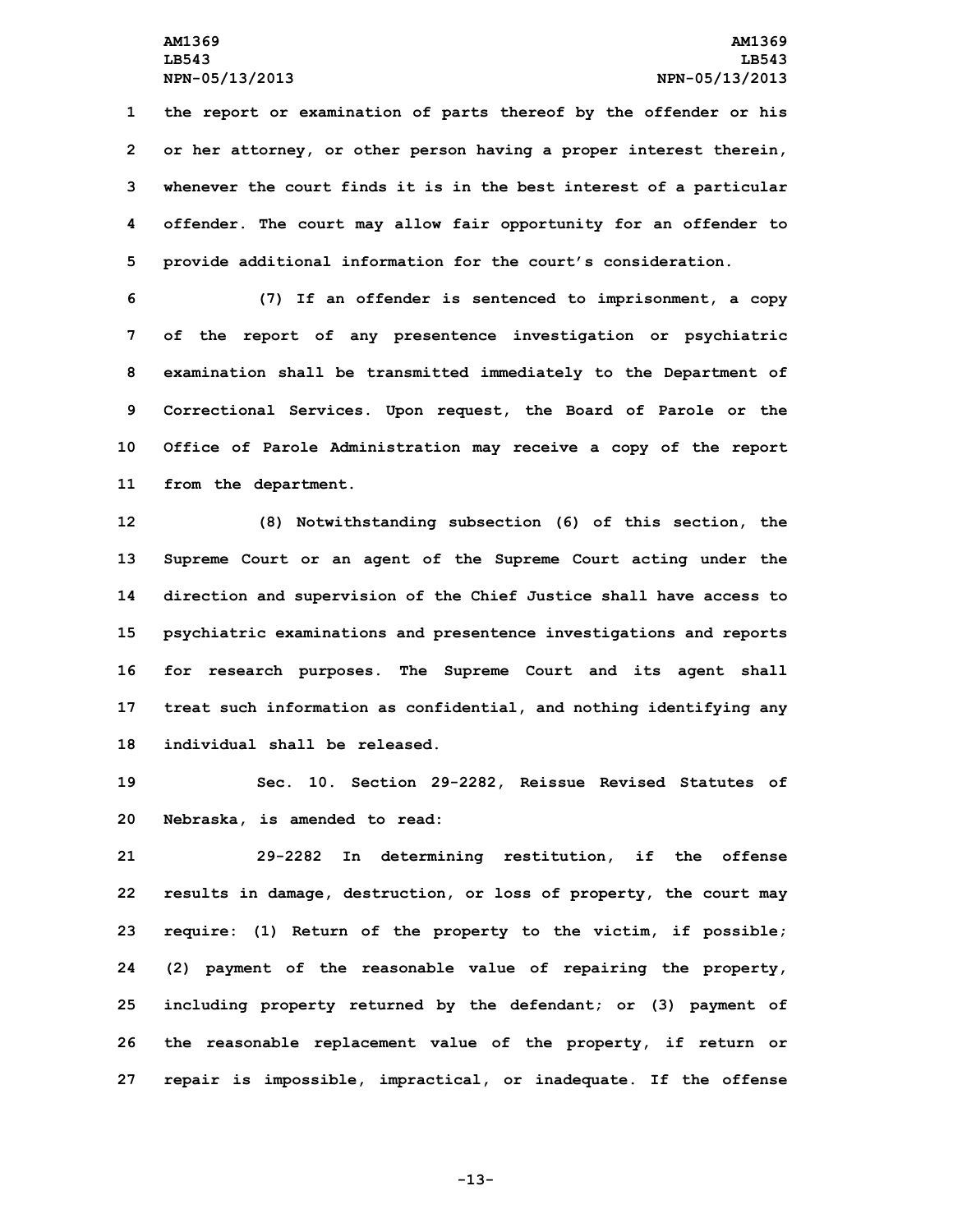**results in bodily injury, the court may require payment of necessary medical care, including, but not limited to, physical or psychological treatment and therapy, and payment for income lost due to such bodily injury. If the offense results in the death of the victim, the court may require payment to be made to the estate of the victim for any pain and suffering of the victim caused by the offense, for the cost of any medical care prior to death, and for funeral and burial expenses.**

**9 Sec. 11. Section 29-2407, Reissue Revised Statutes of 10 Nebraska, is amended to read:**

 **29-2407 Judgments for fines and costs in criminal cases shall be <sup>a</sup> lien upon all the property of the defendant within the county from the time of docketing the case by the clerk of the proper court, and judgments upon forfeited recognizance shall be <sup>a</sup> like lien from the time of forfeiture. No property of any convict shall be exempt from execution issued upon any such judgment as set out in this section against such convict except in cases when the convict is sentenced to <sup>a</sup> Department of Correctional Services adult correctional facility for <sup>a</sup> period of more than two years, or to suffer death, in which cases there shall be the same exemptions as at the time may be provided by law for civil cases. The lien on real estate of any such judgment for costs shall terminate as provided in section 25-1716.**

**24 Sec. 12. Section 29-2801, Reissue Revised Statutes of 25 Nebraska, is amended to read:**

**26 29-2801 If any person, except persons convicted of some 27 crime or offense for which they stand committed, or persons**

**-14-**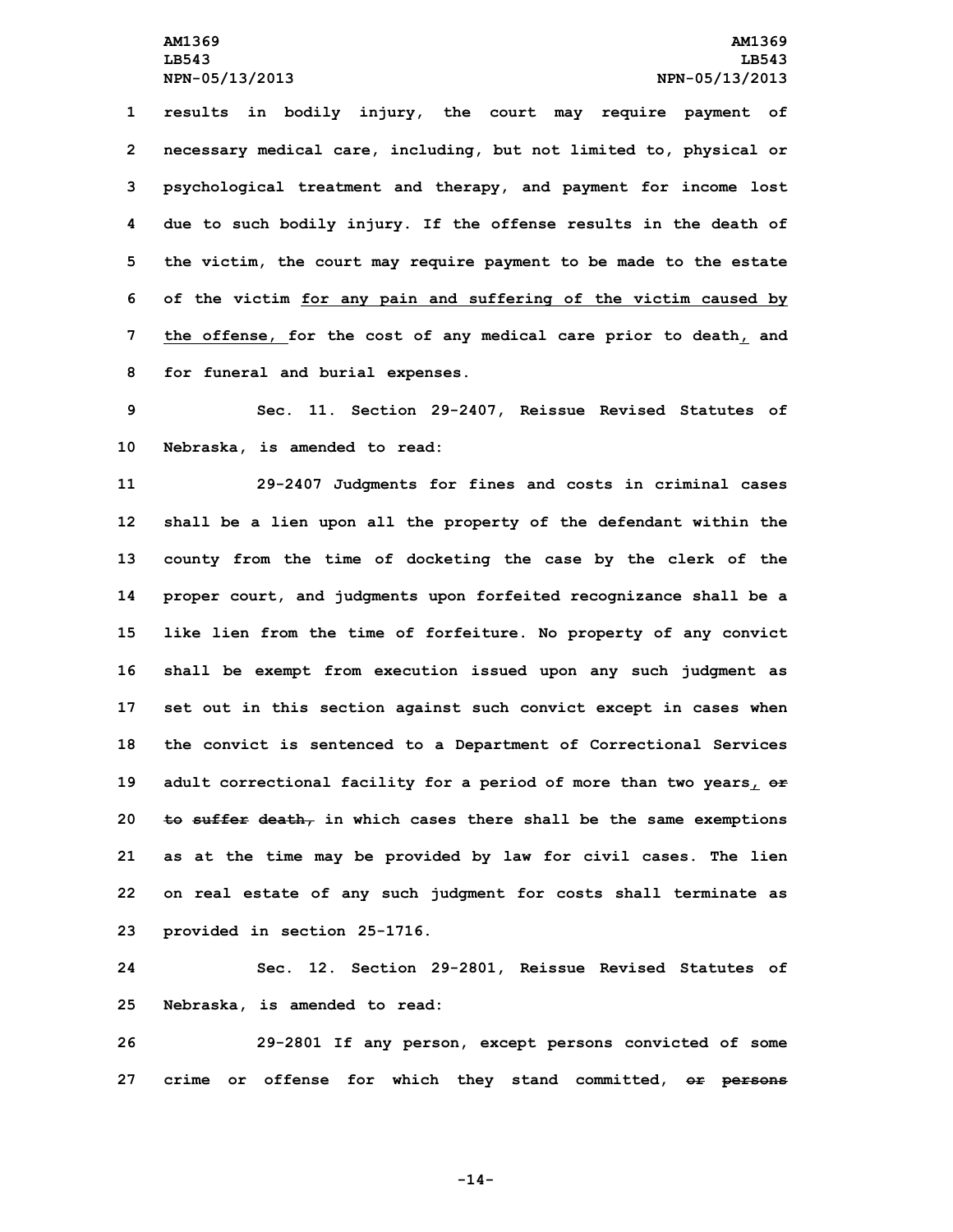**committed for treason or felony, the punishment whereof is capital, plainly and specially expressed in the warrant of commitment, now or in the future, is or shall be confined in any jail of this state, or shall be is unlawfully deprived of his or her liberty, and shall make makes application, either by him himself or herself or by any person on his or her behalf, to any one of the judges of the district court, or to any county judge, and does at the same time produce to such judge <sup>a</sup> copy of the commitment or cause of detention of such person, or if the person so imprisoned or detained is imprisoned or detained without any legal authority, upon making the same appear to such judge, by oath or affirmation, it shall be his duty is the duty of the judge forthwith to allow <sup>a</sup> writ of habeas corpus, which writ shall be issued forthwith by the clerk of the district court, or by the county judge, as the case may require, under the seal of the court whereof the person allowing such writ is <sup>a</sup> judge, directed to the proper officer, person, or persons who detains detain such prisoner.**

**18 Sec. 13. Section 29-3205, Reissue Revised Statutes of 19 Nebraska, is amended to read:**

 **29-3205 Sections 29-3201 to 29-3210 do The Uniform Rendition of Prisoners as Witnesses in Criminal Proceedings Act does not apply to any person in this state confined as mentally ill. or under sentence of death.**

**24 Sec. 14. Section 29-3920, Reissue Revised Statutes of 25 Nebraska, is amended to read:**

**26 29-3920 The Legislature finds that:**

**27 (1) County property owners should be given some relief**

**-15-**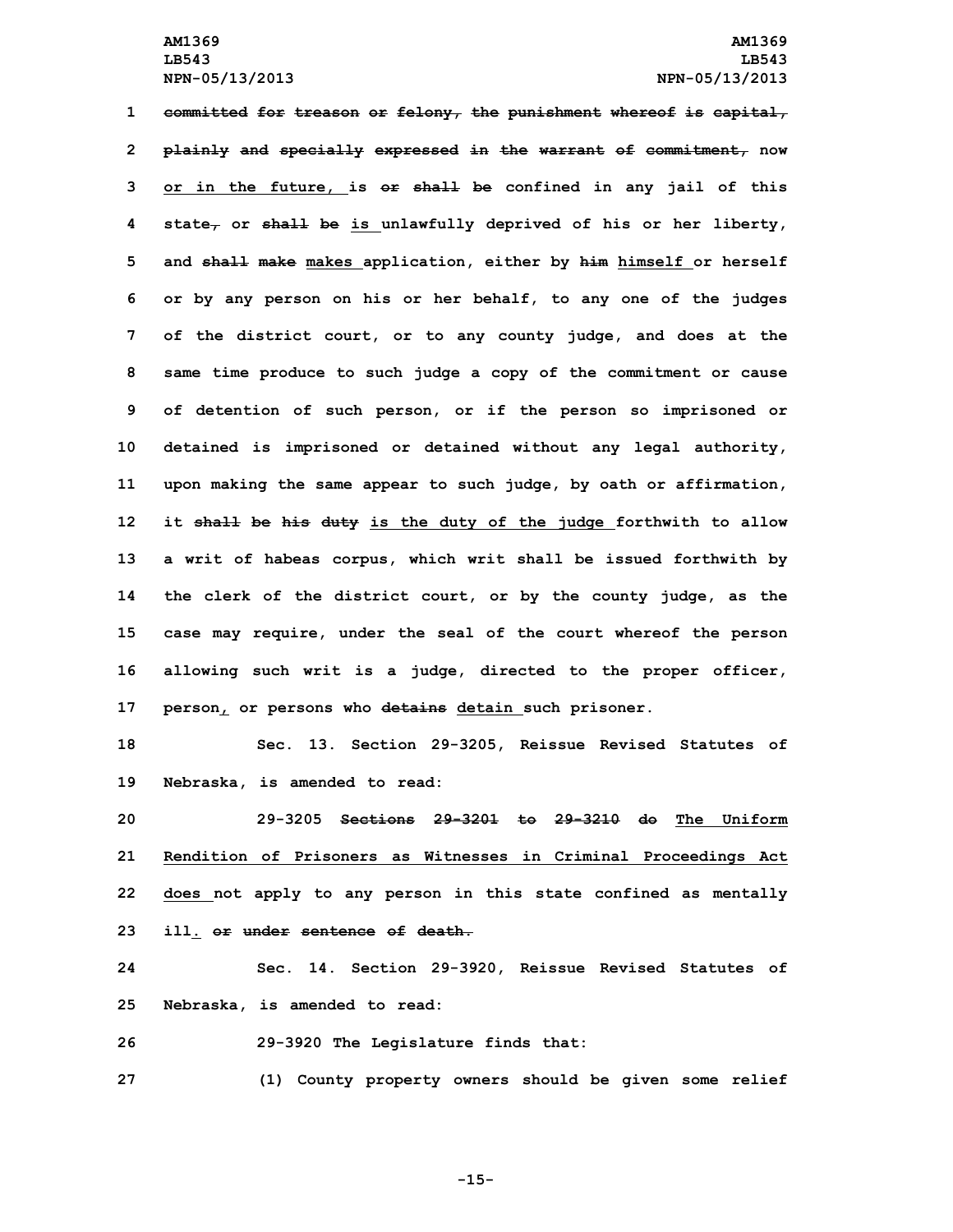**1 from the obligation of providing mandated indigent defense services 2 which in most instances are required because of state laws 3 establishing crimes and penalties;**

 **(2) Property tax relief can be accomplished if the state begins to assist the counties with the obligation of providing indigent defense services required by state laws establishing crimes and penalties;**

 **(3) Property tax relief in the form of state assistance to the counties of Nebraska in providing for indigent defense services will also increase accountability because the state, which is the governmental entity responsible for passing criminal statutes, will likewise be responsible for paying some of the 13 costs;**

 **(4) Property tax relief in the form of state assistance to the counties of Nebraska in providing for indigent defense services will also improve inconsistent and inadequate funding of indigent defense services by the counties;**

 **(5) Property tax relief in the form of state assistance to the counties of Nebraska in providing for indigent defense services will also lessen the impact on county property taxpayers of the cost of <sup>a</sup> high profile death penalty first-degree murder case which can significantly affect the finances of the counties; 23 and**

 **(6) To accomplish property tax relief in the form of the state assisting the counties of Nebraska in providing for indigent defense services, the Commission on Public Advocacy Operations Cash Fund should be established to fund the operation of the Commission**

**-16-**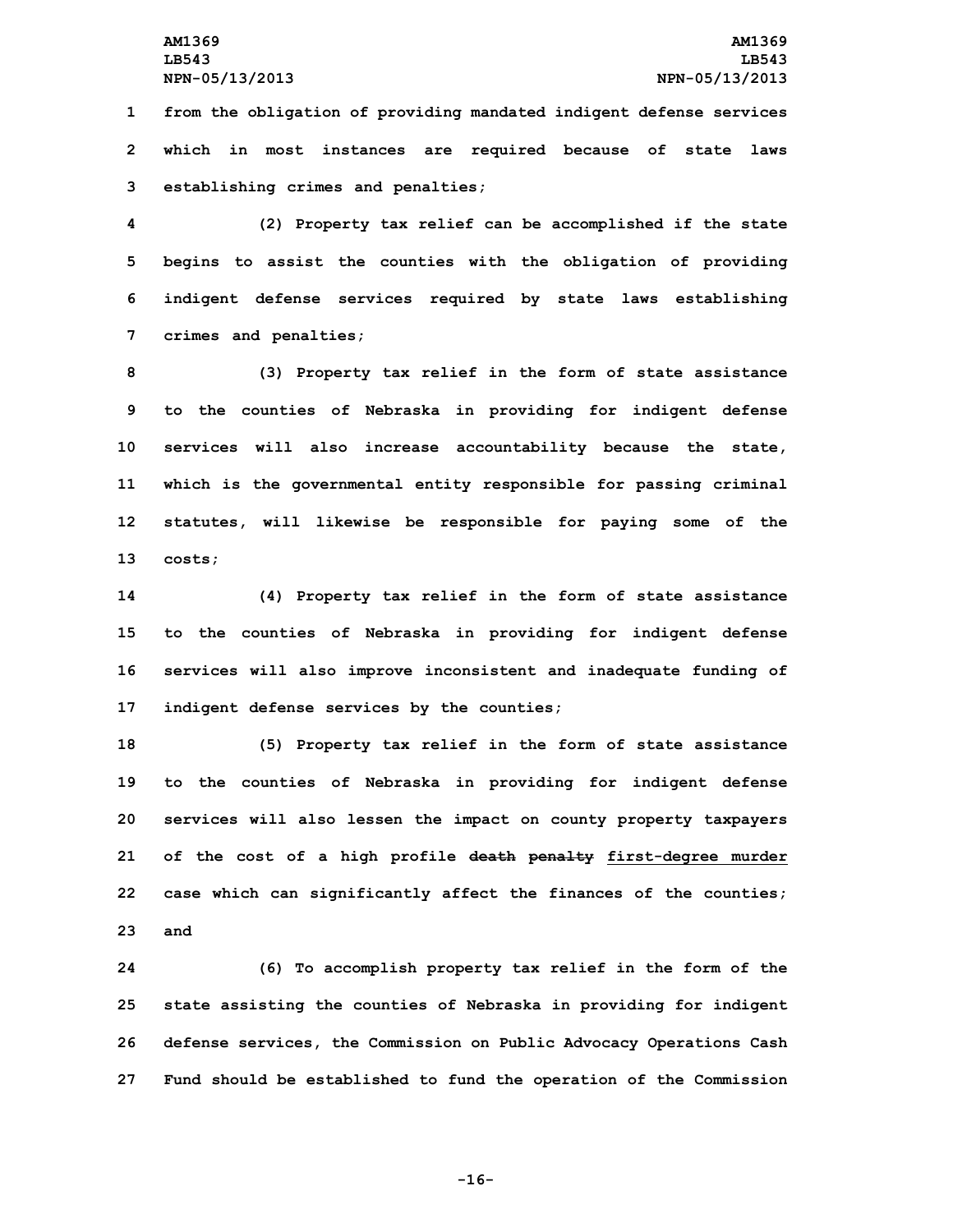**1 on Public Advocacy and to fund reimbursement requests as determined 2 by section 29-3933.**

**3 Sec. 15. Section 29-3922, Revised Statutes Cumulative 4 Supplement, 2012, is amended to read:**

**5 29-3922 For purposes of the County Revenue Assistance 6 Act:**

**7 (1) Chief counsel means an attorney appointed to be 8 the primary administrative officer of the commission pursuant to 9 section 29-3928;**

 **(2) Commission means the Commission on Public Advocacy; (3) Commission staff means attorneys, investigators, and support staff who are performing work for the capital first-degree murder litigation division, appellate division, DNA testing division, and major case resource center;**

**15 (4) Contracting attorney means an attorney contracting to 16 act as <sup>a</sup> public defender pursuant to sections 23-3404 to 23-3408;**

**17 (5) Court-appointed attorney means an attorney other than 18 <sup>a</sup> contracting attorney or <sup>a</sup> public defender appointed by the court 19 to represent an indigent person;**

 **(6) Indigent defense services means legal services provided to indigent persons by an indigent defense system in capital first-degree murder cases, felony cases, misdemeanor cases, juvenile cases, mental health commitment cases, child support enforcement cases, and paternity establishment cases;**

**25 (7) Indigent defense system means <sup>a</sup> system of providing 26 services, including any services necessary for litigating <sup>a</sup> case, 27 by <sup>a</sup> contracting attorney, court-appointed attorney, or public**

**-17-**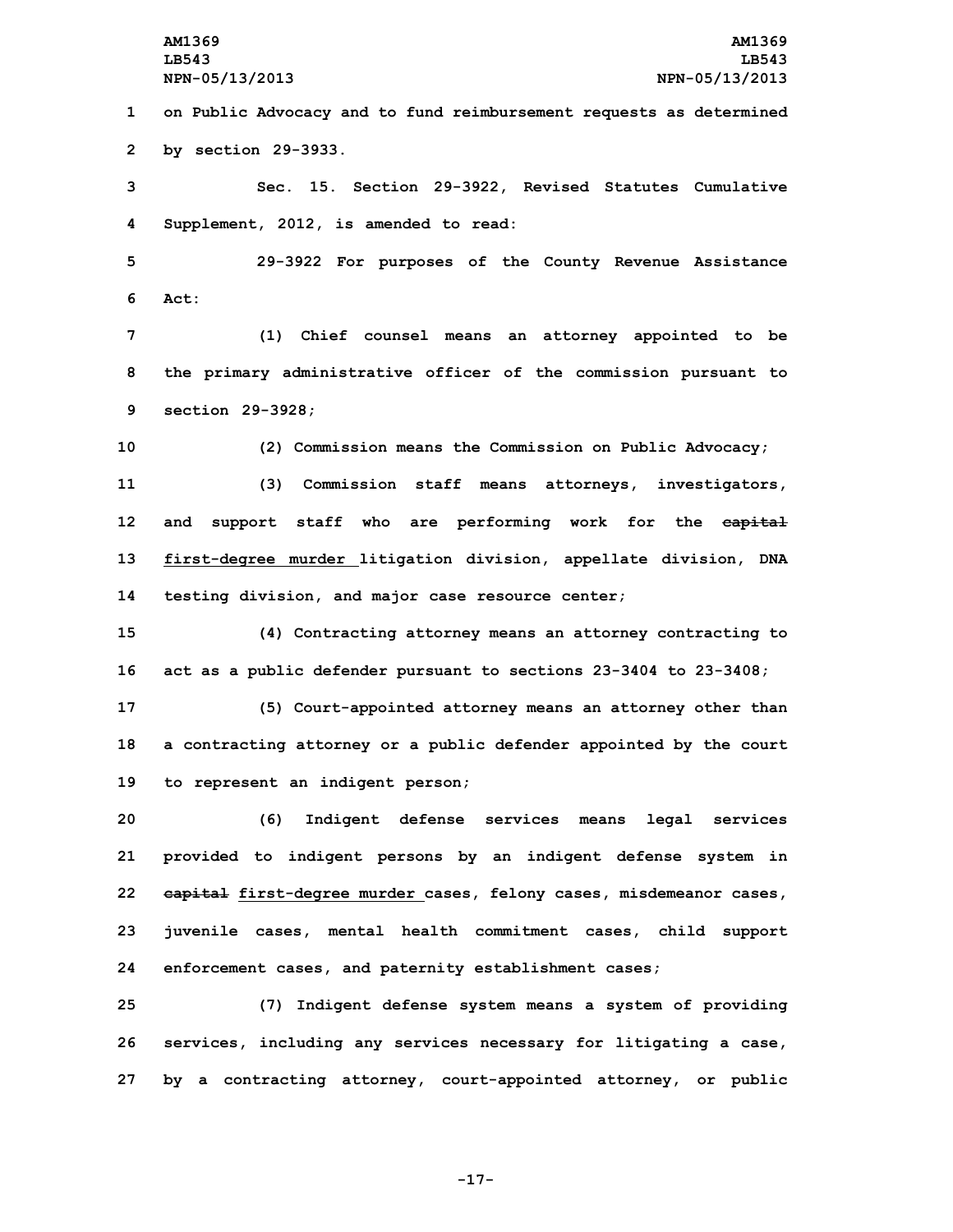**1 defender;**

**2 (8) Indigent person means <sup>a</sup> person who is indigent 3 and unable to obtain legal counsel as determined pursuant to 4 subdivision (3) of section 29-3901; and**

**5 (9) Public defender means an attorney appointed or 6 elected pursuant to sections 23-3401 to 23-3403.**

**7 Sec. 16. Section 29-3928, Reissue Revised Statutes of 8 Nebraska, is amended to read:**

 **29-3928 The commission shall appoint <sup>a</sup> chief counsel. The responsibilities and duties of the chief counsel shall be defined by the commission and shall include the overall supervision of the workings of the various divisions of the commission. The chief counsel shall be qualified for his or her position, shall have been licensed to practice law in the State of Nebraska for at least five years prior to the effective date of the appointment, and shall be experienced in the practice of criminal defense, including the defense of capital first-degree murder cases. The chief counsel shall serve at the pleasure of the commission. The salary of the chief counsel shall be set by the commission.**

**20 Sec. 17. Section 29-3929, Reissue Revised Statutes of 21 Nebraska, is amended to read:**

**22 29-3929 The primary duties of the chief counsel shall be 23 to provide direct legal services to indigent defendants, and the 24 chief counsel shall:**

**25 (1) Supervise the operations of the appellate division, 26 the capital first-degree murder litigation division, the DNA 27 testing division, and the major case resource center;**

**-18-**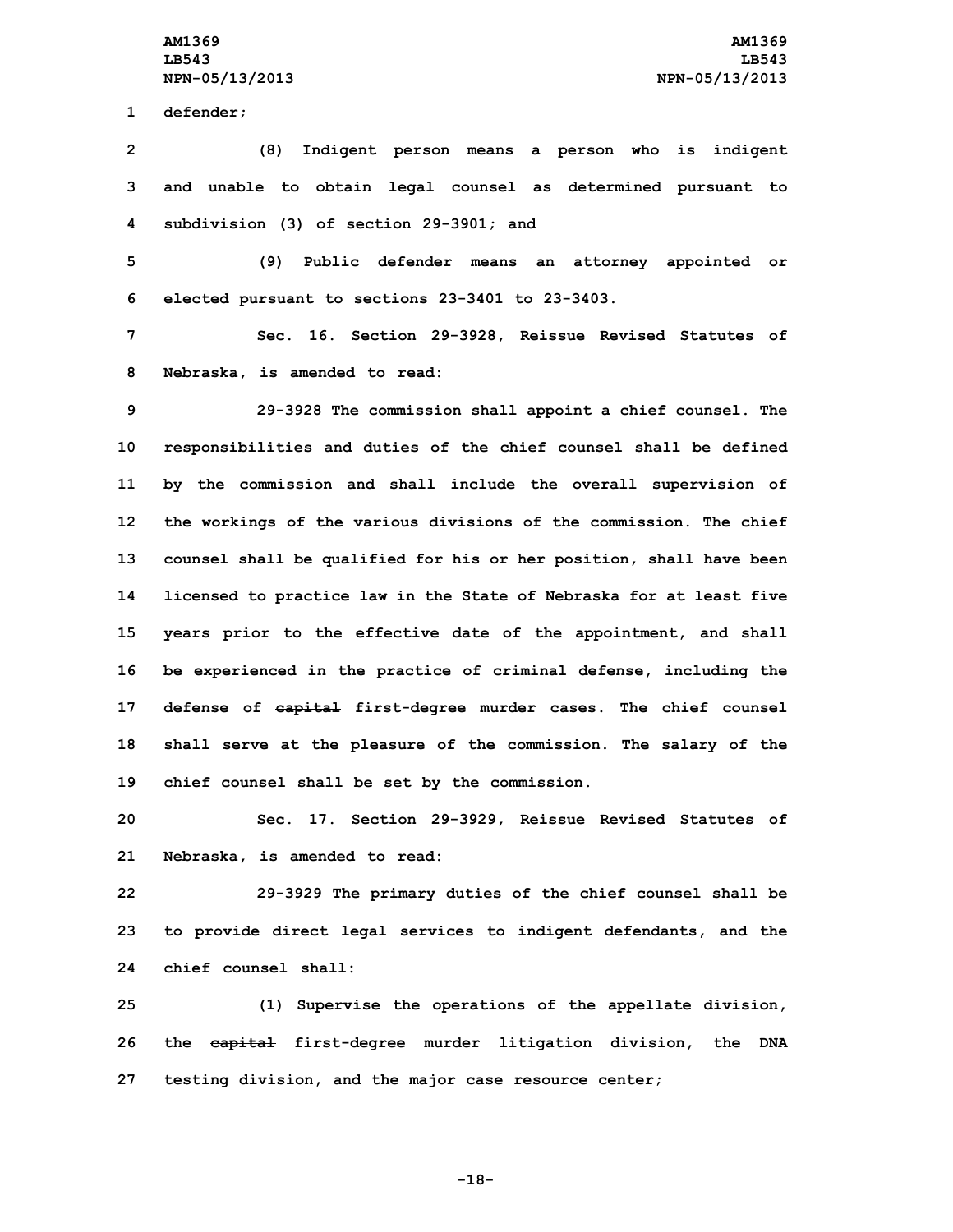**1 (2) Prepare <sup>a</sup> budget and disburse funds for the 2 operations of the commission;**

 **(3) Present to the commission an annual report on the operations of the commission, including an accounting of all funds received and disbursed, an evaluation of the cost-effectiveness of the commission, and recommendations for improvement;**

**7 (4) Convene or contract for conferences and training 8 seminars related to criminal defense;**

**9 (5) Perform other duties as directed by the commission;**

**10 (6) Establish and administer projects and programs for 11 the operation of the commission;**

**12 (7) Appoint and remove employees of the commission and 13 delegate appropriate powers and duties to them;**

**14 (8) Adopt and promulgate rules and regulations for the 15 management and administration of policies of the commission and the 16 conduct of employees of the commission;**

**17 (9) Transmit monthly to the commission <sup>a</sup> report of the 18 operations of the commission for the preceding calendar month;**

**19 (10) Execute and carry out all contracts, leases, and 20 agreements authorized by the commission with agencies of federal, 21 state, or local government, corporations, or persons; and**

**22 (11) Exercise all powers and perform all duties necessary 23 and proper in carrying out his or her responsibilities.**

**24 Sec. 18. Section 29-3930, Reissue Revised Statutes of 25 Nebraska, is amended to read:**

**26 29-3930 The following divisions are established within 27 the commission:**

**-19-**